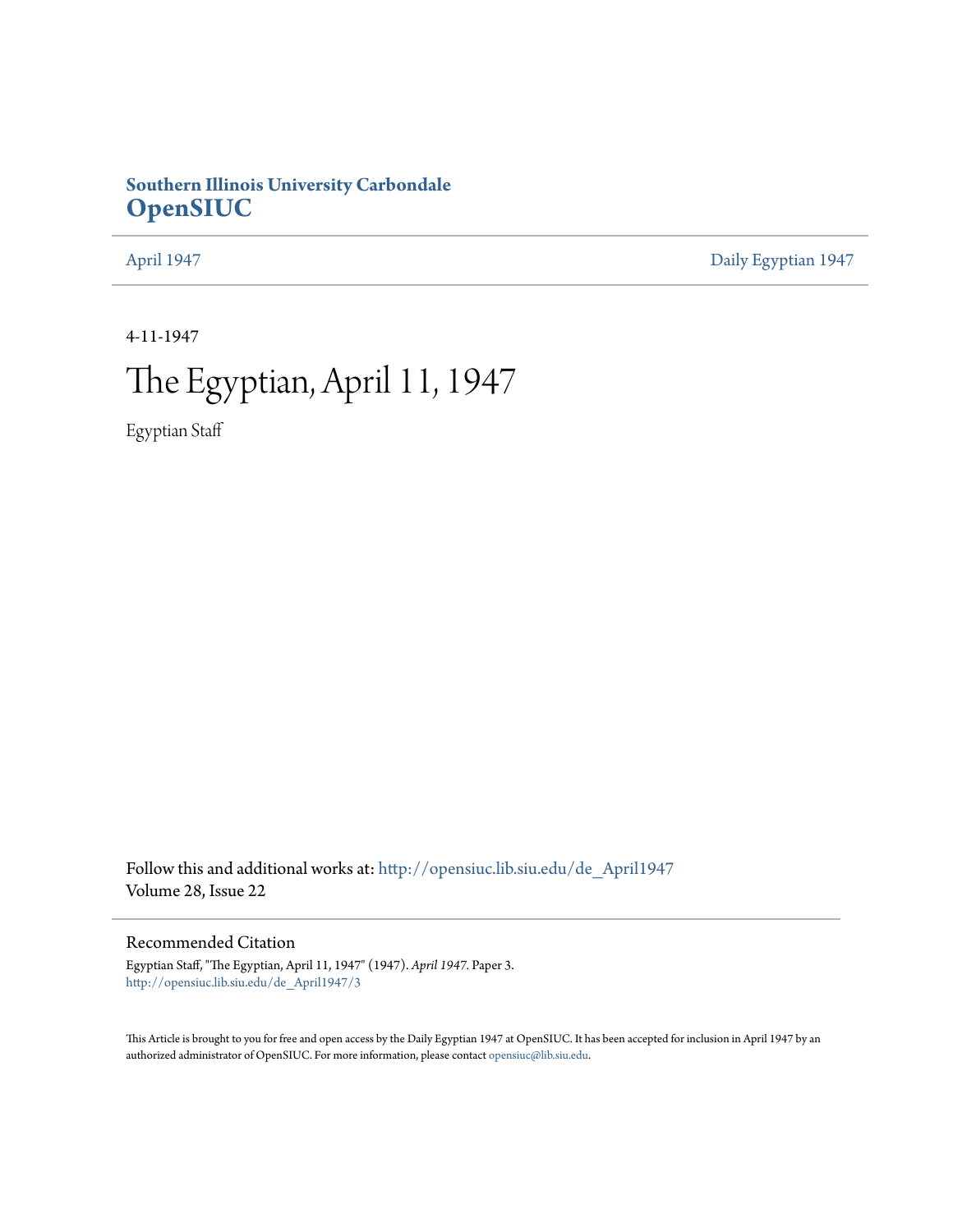

Volume 28



**SADDENED SOUTHERN STUDENTS STUDY** 

Number 22

#### High School Seniors Invited CARTER'S CAFE TO BE PURCHASED For 'Southern Hospitality **BY UNIVERSITY** Week-end' April 25-26 the purchase by the Univers of property on the northwes

dividual person.<br>Students will be selected to<br>act as escorts for the week end<br>freshman. They will get to their<br>desired classes, and find the peo-<br> $\frac{1}{2}$  and  $\frac{1}{2}$  and  $\frac{1}{2}$  and  $\frac{1}{2}$  and  $\frac{1}{2}$  and  $\frac{1$ 

want to see. and sfudents are urged<br>their hospitality and to in every manner possi pus for that week end and

program if possible ream is composed of<br>gram is composed of<br>J. Rehn, Dean T. W. Dean Eurene Fair, Dear n. Dean Marshal S Shank. -<br>Br es, Leiand P.<br>es, Leiand P.<br>ond H. Dey, ່າກ້ d, Dick Avis, Imogen and Arthur Barn rd. This is chosen an executiv Mabel Pulwith Dean Hiskey and is co-chairman Student

uthern Knights and Girls Rally

#### **Teaching Veterans** Eligible For Full Subsistence

Veterans who teach during **1. while attending sum** ation Contact Office in

ool systems make a prac- is critically ying their teachers on for services rendered The pay i during the school year

# FUTÚRE TEACHERS TO<br>VISIT MUSEUM AT<br>NEXT MEETING

visit to Southern's t to Southern's museum<br>the feature of the next<br>of the Future Teachers<br>ica organization to be April 21 p.m.on<br>of Old Main ing to Dr. Howard E. Bos iate professor of educa-Mr. John Allen, director will conduct

location of Carter's

resider

of the cafe.

tending the annual confere

Delinquency Prevention

Family Re

**Bookstore Receives** 

Shinment of Books

igh, manag

400, Art 275, History

I notebooks, draw<br>accounting paper.

Several shipments of books an

sther supplies arrived at the Ur

versity bookstore this week. Car

aphy 304 and Zoology

will be the theme of the confer

.com<br>sano i hittir s

other state-wide agencies

Louis Petroff, acting head

From the strength of the strength of the strength of the strength of the property strength strength strength strength strength strength strength strength strength strength strength strength strength strength strength stren SUBJECT OF SPEECH Petroff Attends

#### BY DR. ALEXANDER

een nas no<br>1 building i<br>at Southern mal University heard today from Apr<br>Dr. Orville Alexander, director of part Alumni Services.

Speaking to a group of several hundred students. Dr. Alexander said "the 'new' gymnasium maybe some the even symmature may be a<br>mother were in school here, but<br>it certainly isn't 'new' any long-<br>er.'' The gymnasium was built in

The last classroom building constructed at Southern is Pari

"I don't believe there is anothe state institution in Illinois that is pitals are house Many of the public schools have nuch more modern campuses than

than the original appropriation for these particular purposes. But we

> ssroom-laboratory other smaller structures as the University's most ure nt needs-in addition. to buildes already authorized. It is hou Alexander said, that funds for

at the current session of the Leg islatur additio -f n needed self-liquida With 2,434 enrolle -1,394 of them veterans

Office

uare feet of reading space.<br>Office space for faculty men ilding, bers is ther crtical need, Un versity officiale noint

#### New Roofs, Floors

Extensive repairs and improv ents of the buildings of ern's campus are now in progre ern's campus are now in programs are now in programs.<br> **Phelps**, acting director of physical plant.

Five army barracle<br>lought by the Universe of University and Grand This property is now the the health office, and r of which are improved, mak-<br>up out-lot 125. Included in<br>property are Carter's Cafe, remaining structure

residence just north of the

shalt tile .<br>cherever it

#### SPECIAL ASSEMBLY Big Brothers and Sisters Association of Illinois, together with 31 **CALLED TO HEAR KIRKPATRICK TALK**

special assembly has been<br>d for all students registered<br>be college of education and<br>be held in Shryock Auditor

ium at 10 a, m., Thursday, Apri<br>17. Purpose of the assembly wil be to give the students or tunity to hear Dr

104, German 251, Physics Education 303, Mathematics  $\overline{11}$ 

#### A Capella Choir Presents Ibrary, for classroom St. Cecilia Mass Friday Night

Ger

Southern Illinois Normal University A Cappella Choir under<br>the direction of F. V. Wakeland presented the St. Cecilia Mass Fri dav. Auril 4, 1947 at the First Methodist Church in Carbondale.

The Messe Solennelle frequentarease soferniene requent-<br>ed the St. Cecilia Mass, is<br>into six parts. They are:<br>Gloria in Excelsis, Credo. Offentory, Sanctus, Benedictus Agnus Del. The mass Charles Council in the

by trio consisted of Ingram, soprano, Edwin Meland Ivan Swan, bass soprano.  $\mathbf{p}_{\alpha}$ tenor, and David McD

Hunt Mitchell at the The Sanctus d by the choir with Lorra

Light of the This was followed by three work nt Pelast ጉኑ Father "Tangh of the First Methodist was given Wednesday<br>"Christ Went Up Into 2, in the Little Theat

**HERE APRIL 19** 

Walter B. Welch, chairm Botany department, an unced this week, that science eld day would be held on this Saturday, April 9th, for<br>ience students of high<br>in Southern Illinois. The d jointly by the Illinois Junio Southern

and will be

The following program will ollowed  $8:00.9:15$ 

ni. 9:15 radio broadcast I<br>R. Tehon, betanist of the atural History Survey and sec retary of Illinois academy of sci ence giving a welcome to the atending students. WCIL will carry his br

-Exhibits will be judged rs of the university munity. During the judging the its will see a movie in the<br>Theatre of the Atom bomb photographed h  $n_{\rm F}$ 

2:00-Open house departments with conducted tour attending students exhibits

to hear Dr. Anton J. Carlemeritis of physicl. crowd of University students

juders will be rsity High School: Hered Aeronautics Willie

Bailey, professor of botany; Physics, Charlotte Zimmerscheid, pro les, charlotte All<br>fessor of physics.

#### Pre-Engineering Georgia Gher at the Exams To Be Given Tomorrow e Solennelle

Graduate Record Fork City, will be given to prengineering students tomorro norning in the Dean of Men's

According to Dean Hiskey man schools samination **hefor** 

test by ternoon in the Dean's fee of \$3,00 is charged for th If a special test is fee of \$5.00 must be naid

# $N_{\rm new\;Roots,\;Floors}_{\rm EMMO}$  Floors Carnival Opens With Parade at 1:15 p.m. Tomorrow; Carr, McCormick, Pierce, Rudolph Chosen for Royalty at Prom

## SCIENCE FIELD DAY |Health Service Being

added. Also partitions have been new stoker installed.

According to Dr. Marie  $A = M \times n$ ichs, College Physician, the enincluding the outside of the building. However, further work on the inside has been delayed until a new roof is put on the

It is planned to lay linoleum or new screens.

Dr. Henrichs said. ways been my contention that the Service cleanest place on the cannot we are striving to make it so. She also stressed the fact that the re

decorating has long been needed. but the shortage of materials hampered any previous work.

the University of Chicago. **Broadcast Previews First Spring Carnival** 

cast staged by the publicity com the Spring had as its studio andianas a log

The cast, composed of student

Rod Krastz, Ullin: Bi Terico: Lou Mulkin, Herrin; Jerry Seltz-Altamont: Dale **Kuth** ity; and Katie Alley

Seiner, Collinsville; Zach .<br>Warren, Marion; George Johnson Tony Mazzara Marion min Ledbetter, Murphysboro; and Paul The radio broadcast

included

ed by Miss Lorena Drummond, director of information service at Southern, and the student er for the program was<br>Lane, of Eldorado. The<br>was written by Bill Price, script was written by Bill Frice,<br>Thelm<mark>a McCarty, and</mark> Rod Kraatz.

The broadcast was a preview coming Spring teld Saturday  $ri$  12 from in the Old So m. in the Osa Sc...<br>The cast of stude<br>sed in costumes re of a carnival.

**NOTICE** 

night, April 12, to be out un

ing a, me and a mean of the contrainer of the property.<br>This permission does not apply to girls not attending the<br>dance.

Helen Shuman<br>Dean of Women

**Health Service Being**<br> **Fromorrow** is going to be a big day at Southern! The<br> **Fully Redecorated Examples.** Tomorrow evening of any and the bild Science building on the<br>
complete redecorating of the  $\frac{1}{2}$  computer

 $V$ elma

 $\frac{1}{2}$  of the

One of these top four can

student assistant at Wheeler

City, is a physical education

Lois Pierce, from Royalton,<br>member of W.A.A., a membe

and her major is physical eduction with a minor in geography.

Amy Dae Rudolph, Anna, is

ential voting

merefore, there will be<br>idents comprising the<br>id of two.

 $the$ 

its kind a

and town

ised last Tuesday in the find

of the Prom Princes

economics major

or in art, a member

ourt, there was a tim

stiendant: therefore the

Sigma Sigma Sigma

tainment activities and will  $\overline{\text{will}}$ Princess will not be announced until the crowning cere nony at the Spring dance<br>Saturday night, April 12. the

animals. A great many of th reanizations on names or the co-eus compris<br>ing the court have been an re participating in the carnival ire Old Science<br>ire Old Science

didates will reign as Princess on Saturday night: building, excepting l<mark>aborator</mark>;<br>classrooms, has been proportion Mulba Carr, from Carbondule,<br>is a member of Mu Tau Pi, a<br>member of Gri's Rally, an Egyptian staff member, 1944-65, and is ed out to the various organiza There will be no charge at the

loor but a ticket will be set up inside the building where brary. me-cent and five-cent tickets me These  $t$ ickets  $=$ ill

She is a member of Girl's Rally, nember of W.A.A., president Pan-Hellenic Council dent of Pi Kappa Sig

having the best all be judged on its origi its beauty or entertainment. Each house

invited to attend this affair

### **SUPERVISORS TO MEET APRIL 25-26**

The thirty-first annual meetof the Illinois Association of Supervisors and Directors of Instruction will be held on the cam of Southern on April 25 and to Miss Mar rding to Miss Mary Ents-<br>Allyn fifth grade teacher,<br>le representative to the national association.

The general theme of the schools of Glencoe, Illinois, and<br>Paul J. Misner, superintendent of schools at Glencoe Edwin P. Reader, a

speaker and educator from the<sup>150</sup><br>University of Illinois, will sepak<sup>150</sup> to the group on Saturday morn

Miss Entsminger, also program nounces that an outstanding fea of the day will be the meet ng of all parents of the  $-$ hild $-$ 

Expect of His Parents?" The<br>cspecially students of child psychology classes, are invited to sttend this meeting which will be eld in the Auditorium, Friday a

 $2:00$  p.m.

## University social rules will<br>permit those girls attending<br>the Junior Prom tomorrow

WOMEN'S MUSIC CLUB<br>TO MEET NEXT MONDAY<br>The newly-organized Sou newly-organized Sout<br>i's Music Club will have important meeting Monday, April<br>14 at 8 p.m. in the Little Theatre. All music majors and minor . . . .

court instead of two<br>court instead of two.<br>The coming prom is the filest-war dance of its kind<br>Southern. Although the prom being sponsored by<br>class in honor of the seniors, it is being<br>students of Souther ple are urged to attend It has be announced by the committee of the Junior that the

Johnston Bette Logsdon and Charlot te Rauback, West Fr Leonard Keefe a

ir data

free of charge. These tickets not purchased from Leedin Bette Log inn Charlotte Rus ek, and Velma McCormic<br>vance. Tickets also will be

#### 34 More Students **Register This Week**

Registration figures this week  $\overline{\text{rose}}$  from 2.434 to 2.468 makin the total numbers of students er ene teles nembers av<br>rolled at Southern fo rolled at Southern for the Spring<br>term slightly over a hundred les<br>than the total enrollment for the<br>winter term.

of this total, 1766 are men,<br>1394 of which are veterans and .<br>1972 are women. This compares<br>With the odds of 1822 men and



Hademan" was sun

the Hills by

versity chon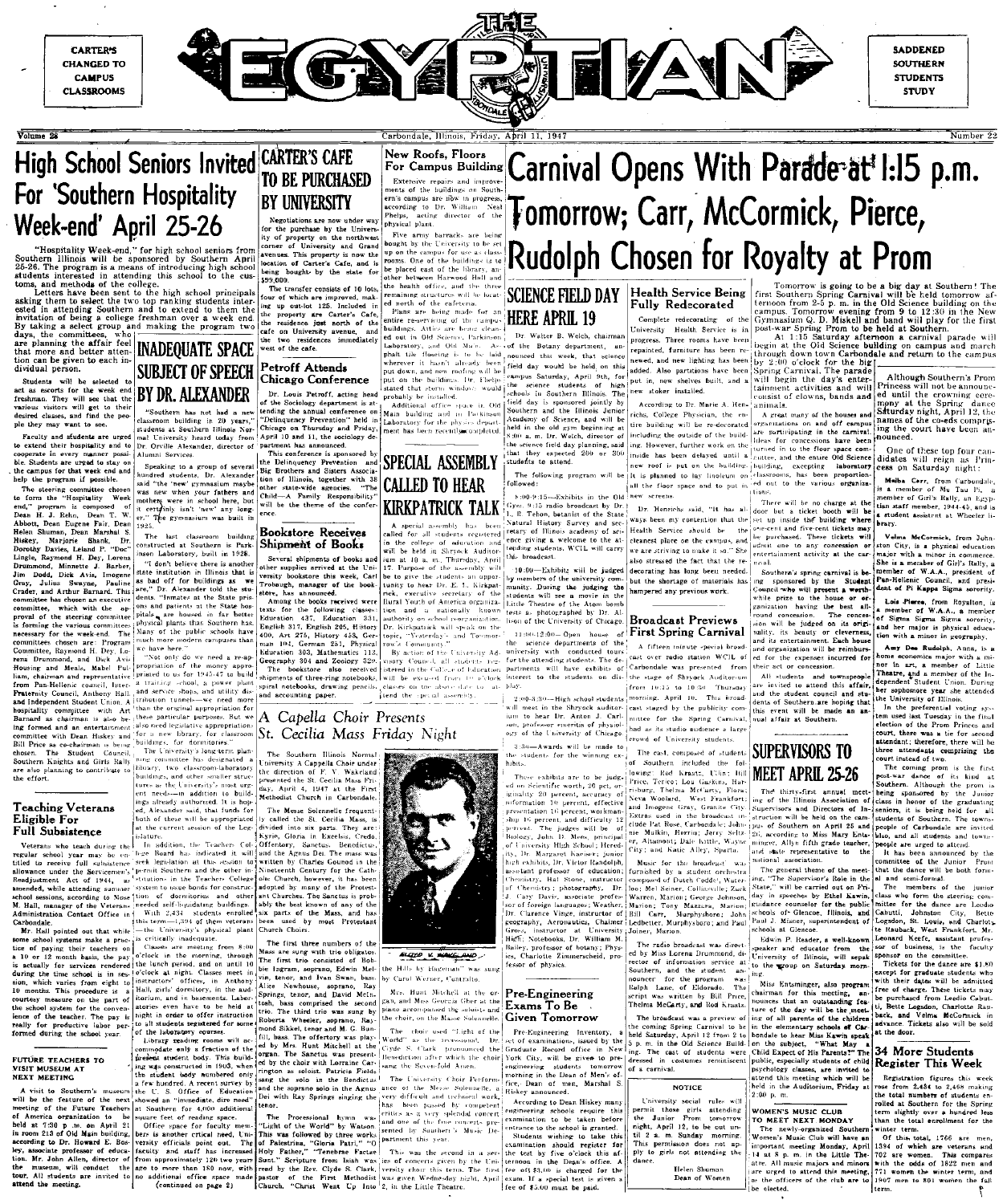#### **TAX MAN** Published weekly throughout the school year, excepting holidays, by the students of courtern Illinois. Normal University at Carbon-due, Illinois.

ond class matter in the Carbondale Post Of Entered as set

| fice, under the Act of March 3, 1879.<br>Printed by the Herald, in Carbondale                                                                                                         |  |
|---------------------------------------------------------------------------------------------------------------------------------------------------------------------------------------|--|
|                                                                                                                                                                                       |  |
|                                                                                                                                                                                       |  |
|                                                                                                                                                                                       |  |
|                                                                                                                                                                                       |  |
|                                                                                                                                                                                       |  |
| Bob McDowe<br>STAFF: Kenney, Schafule, Coleman, Leathers, Fearnside, Newsor                                                                                                           |  |
| McCarty, Harris, Taylor, Golding, Larson, C. Hise, C. Hise, McGover<br>Kittle, Shaw, Price, Kraatz, Criminger, Burns, Curtis, Rendictua<br>Tope, Michaels, Walker, DeLap, DeLeckardô. |  |
|                                                                                                                                                                                       |  |
|                                                                                                                                                                                       |  |
| Spruell, Dennis, DeShon, Wiley                                                                                                                                                        |  |
|                                                                                                                                                                                       |  |
|                                                                                                                                                                                       |  |
|                                                                                                                                                                                       |  |
|                                                                                                                                                                                       |  |
| McCarty, Gahan, Burkett, Smith.                                                                                                                                                       |  |
|                                                                                                                                                                                       |  |

#### Letters to the Editor

Through this column we invite students, faculty, and friends<br>Southern to express your ideas. We must know the source of<br>g article, but we will unithedd gour name if you wish it, and<br>retain the right to withheld any materia  $\bullet$ 

which they were

.<br>Tha Carta

and week I searched VAINLY being to secure legislation for the Egyptian of the Egyptian of a write the great university at Southern for the the state of the great university at Southern's A Captella Choice were but have pr through the Egyptian for a write-.<br>by Southern's A Capella Choir.<br>After I had gone blind hunting a tter i had gone blind hunting, a<br>reflued of mine from the son de-<br>effinent found it with a micro-<br>ope. So as my sye-ight returned,<br>read that PUNY piece of with<br>g-and if that's all Southern on which they were pictors.<br>their way to war. Not<br>they defend the peace r<br>ty of the l'nited State:<br>(tringing the situation) of the choir, there's gon- home: defended the principles that na be an overflow at Anna pretty all of us are attempting to learn<br>soon! at Southern and the privilege of on:<br>The best concert of the year-private enterprise that

The bast connect of the  $p_{50} = p_{10}$  interact one better involves are so fruitfully enjoy<br>Palestinia's music done better brothess are so fruitfully enjoy<br>can do it—besides many other  $\vert$ . Larger that the sign stating<br>we

#### RADIO CALENDAR

**MONDAY** WCH. 2:15. "Music Is Yours n Cris, 2:13- music is rours.<br>University chorus, Elleen Gardner<br>of Granite City, announcer. TUESDAY

WCH, 2.16—"Newseast" Don (Cool Friday, All ve can say<br>https://www.ast." Don (is that the University never<br>Morris, and Bill Price. Vern E. ing their plenty of theoretic<br>Hairis, announcer.<br>Hairis, announcer.<br> $\frac{1}{2}$ :  $\zeta$ 

WEDNESDAY WCH., 2:15-"Campus Chat-<br>te." Association of Childhood Edacation featured. Raiph Lane, an-

nouncer.<br>WJPF, 7:00 p. m.--"Southern<br>Hort," Frank L. Klingberg, associate Professor of Government,<br>"Government on an International Scale." Interviewer, Guy McDonald. Bill Price, announcer.

and. But Friee, announcer.<br>THURSDAY<br>WCIL, 2:15---"Little Theatre."<br>Play "Lygea," by Poe. Jack Walker, announcer. FRIDAY

WCH<sub>2</sub> 2:15—"Southern Corres little (?) s<br>
Calling." Jim Baker, announcer.<br> **Features talk by William Marc Garden."**<br> **Peatures talk by William Marc Garden."**<br> **berry, assistant Professor of Bot.** WJPF, v.ary. "How To Pla

 $\begin{minipage}{0.9\textwidth} The correct, All 1 can be the same. The current is the correct. The current is the correct. The current is the current. The current is the current. The current is the current. The current is the current. The current is the current. The current is the current. The current is the current. The current is the current. The current is the current. The current is the current. The current is the current. The current is the current. The current is the current. The current is the current. The current is the current. The current is the current. The current is the current. The current is the current. The current is the current. The current is the current. The current is the current. The current is the current. The current is the current. The current is the current. The current is the current. The current is the current. The current is the current. The current is the current. The current is the current. The current is the current. The current is$ Marie Kern<br>
Name Kern<br>
P. S.—Please publish, if you wind of the minimities because of<br>  $\mathbf{P}$ . S.—Please publish, if you had of the minimities because of<br>
(Editor's Note: So there took) and a street that the solutional

passes with interest is to continue the processes when the property where a signal why we were there and what we phat optimize the process of the property of accomplish policies of the principal of the property of the stu

#### **OUTSTANDING** About this time last week.

ere about ready to point out that Southern had again shown itself to be an outstanding school-by being one of the few schools in the country to have classes on Good Friday. All we can say now<br>is that the University never makes

> سنفا يطلبها PERTINENT?

In this last we have finally<br>darba to make a few pertinent<br>remarks about apring, or has<br>Browning put it, "Wiss talk of Browning put it, "Wiss talk bof years and the kind of weather, sort of season, the of year'. We don't know the information of the state of the state of the last two or three Burd of the state of the state of the state of t

more cold weather and perhaps:<br>little (?) snow.

Garden."<br>WJPF, WEBQ, 2:30--"Educa-

So the Story Goes... CURTIS HISE and CLETIS HISE

**LUCAS FOR GOVERNOR:** As the Republican regime of Governor Dwight H. Green fades out of the Illi-<br>nois political scene, into the limelight comes Senator Scott<br>W. Lucas and the Democratic Party.

THE EGYPTIAN

nois political scene, into the limelight comes Senator Scott<br>
with the limelight comes Senator Scott<br>
R. Luccas and the Democratic Party.<br>
Luccas and the Democratic Party.<br>
Some time the Republican popularity in the downs

HENRY FORD'. With the passion of Henry Ford this **Works of Mexicans**<br> **Example 11.1 Example 12.1 Example 12.1 Example 12.1 Example 12.1 Example 12.1 Example 12.1 Example 12.1 Example 12.1 Example 12.1**

**COMMUNISTS:** As the weeks roll by we find more space of repaired in volume but the has a spatial more reports of how the various government bureauts in *n*s-of name former generation of their workers who have communistic

## Spring At Last

A divisor is responsible, then the set of the set of the set of the set of the set of the set of the set of the set of the set of the set of the set of the set of the set of the set of the set of the set of the set of the

The state in the same back of the state of the state of the state of the state of the state of the state in the state of the state of the state of the state of the state of the state in the state of the state of the state



and the intervention of Mexico," and density there are 20 or more puts.<br>
In the "Daracter of Mexico," and density for the are 20 or more puts.<br>
The constant in the control of the consequence of the Universe of the Univers In musicies, on quality and trans- (ii) otherase or racitive response is flit and somewhat te- (vate offices in which to i<br>trained in volume but be has a livicy visitors or students—a s<br>lytainy of ripenses that is enough t

Southern's present physical<br>plant consists of the following<br>permanent buildings: Main Build-

# HIGH SCHOOL<br>LATIN CONTEST

FORMER STUDENT<br>RETURNS FOR VISIT

 $n = 1943$ .

CLASSICAL

**RECORDS** 

Albums and Needles



petition festival Trutsday and Pri-<br>digy April 10-11. Dr. Kesnar will<br>judge the band, orchestra, and in-<br>strumental solos. Wikkeland will<br>judge the choir, voice ensemble<br>and vaire solo work. This contest





structed in 1887;<br>building, 1896;<br>Allyn Training ing, constituted in 1887; Old Sci-<br>
ence Rudding - 1896; Library,<br>
1993; Allyn - Training School,<br>
1998; Anthony Hall, girls' dorm-<br>
itery, 1913; heating plant, 1915;<br>
Auditorium. 1916; Gymnasium,<br>
the cadium - 1938<br>
1926 the stadium. 1938

In addition, the Southern cam-<br>pus is cluttered with temporary<br>structures. The Health Service, the  $\mathbf{v}$ Government department, the Vet-<br>crans Guidance Service, the men's ...<br>lounge, physical plant offices,<br>workshops and storerooms are all founded the process are all judge the tomes. Wakeland located either in former readences is transmitted located in the control of the control of the control of the control of the control of the control of the control of th





STEP RIGHT THIS WHY, FOLKS

It Doesn't Either Sphinx YELLOW CAB **By Rod Kenner** Running All Points<br>Quick, Reliable Service

**SRUAY, APRIL 11, 1947** 

P<sub>25c</sub>

PHONE 68

and Sundays

Week Days Box Office Opens at  $6.45$ , show starts  $7:00$ 

SUNDAY & MONDAY GEORGE RAFT CLAIRE TREVOR

TUESDAY & WEDNESDAY

THURSDAY AND ERIDAN

**ALLER WANTER County LERITZ LANG C** 

EDWARD G.

**ROBINSON** 

nw,

BREAKFAST<br>HOLLYWOOD

Scarlet

**BALL** DURYEA

Street

Without a packet and Krasting the school is gradient than the school is gradient than the school of the school of the school of the school of the school of the school of the school of the school of the school of the school

rary.<br>It was admirable the way sty It was aumenous ....<br>dents paddled to their classes dur-<br>ine the recent rains. We were ing the recent rains. We were<br>deeply tourhed, as we stood in watching the students carter s, watching the student<br>of Southern drift by, who are determined to get an education com-<br>h or high water.

or night water.<br>Window shopping . . . The low-<br>half of a window is missing in downtown establishment, (called<br>he K.D.A. annex hy some and the K.D.A. among the conversal  $\lambda$  sub-<br>Clifford's by the owners.) A sub-<br>stantial portion of the window<br>was removed when a politic grantle-<br>photon and is chain tripped him.<br>Do the manner of this popular manner<br>about cam request, but his initials are Art<br>Carter. This shattering incident

**BURE HASSU** Carter. This shattering incident<br>geometric space of the state and there has been much speculation<br>throw the window has the best space of the state state<br>properties of the problem of the problem of the problem<br>of the remon **原本的 無理** reliable sources that it is definite ontruth that the owners are

afraid to replace the window sin  $m<sub>1</sub>$ company that insured the eraduated) is having trouble finding a window to replace the miss

s one . . .<br>"Spring Carnival, Spring Carnisections to the principal Carrieral Spirite Carrier<br>
section the physical ( $\frac{1}{2}$  is a manifest for plus for the following Spiring Carrieral to be held in the<br>
the following Spiring Carrieral to be held in the<br>
1887; O

and should be a good ready thing we<br>can think of, some friends of our's<br>wouldn't appreciate, and besides,<br>this thing is long enough anyway.

JUDGING MISSOURI<br>MUSICAL FESTIVAL<br>Dr. Maurits Kernar and F<br>V. Wakeland are judging at Southeastern Missouri music com netition festival Thursday and Fri

Admission 12c & 30c

POPULAR and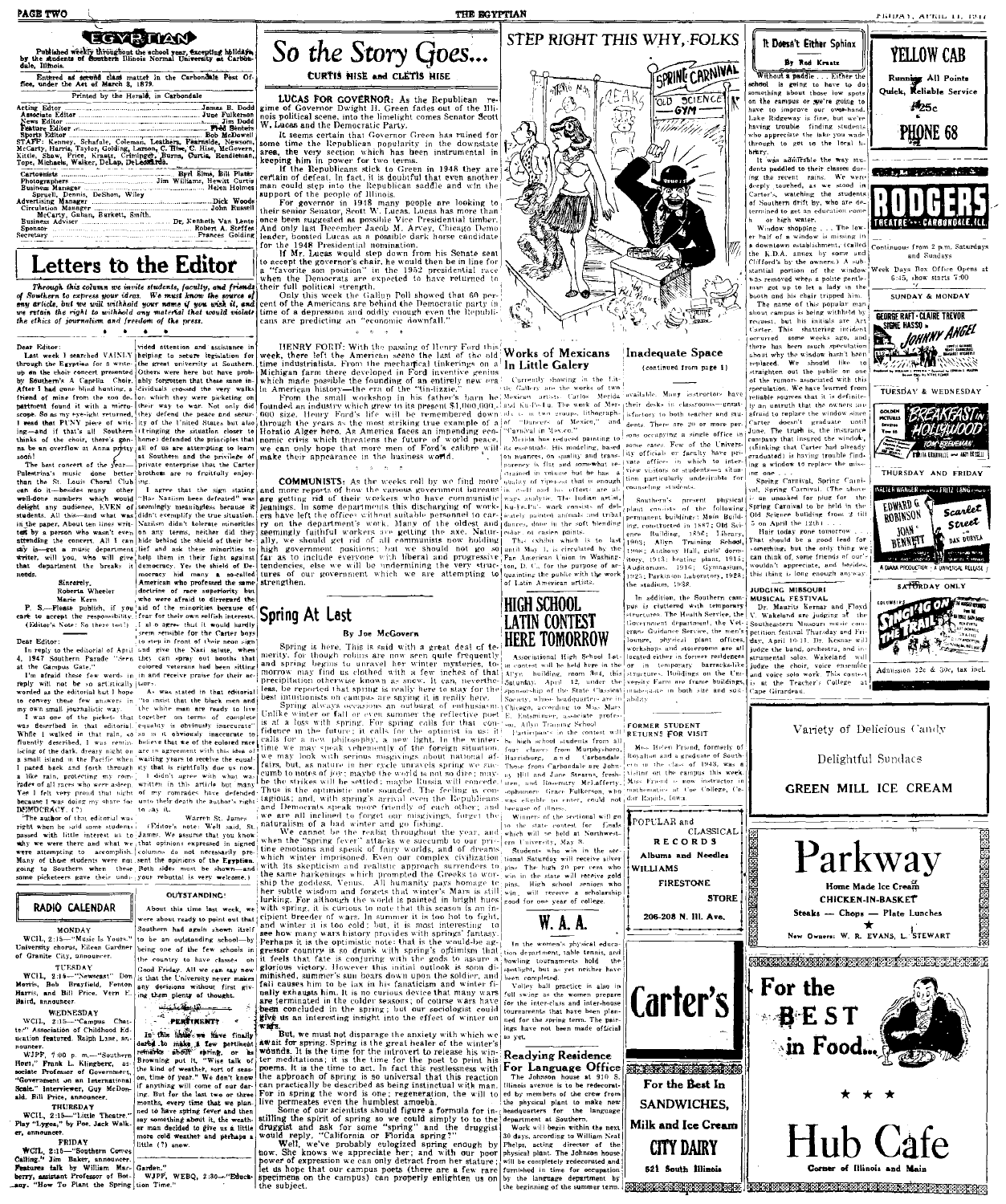**FRIDAY, APRIL 11, 1947** 



SIGMA BETA MU 2

## ELECTRO MART

CARBONDALE'S LEADING APPLIANCE STORE

**RADIOS** 

**CLOCKS DESK LAMPS** HEATING PADS

**COFFEE MAKERS** SMALL APPLIANCES **KITCHEN NEEDS** 

Your Hot Point and General Electric Dealer ar Hot Point and General Service<br>Guaranteed Repair Service<br>CHARLES ALLEN, Service Manager<br>Phone 201 116 N. Illinois Avenue

**Attention** 

Students from Benton, West Frankfort, Johnston City, Marion and Carterville

At Benton this bus will leave City Service Station 1 block north of square at 6:30 a. m. It will stop at Peak's Gulf Service Station in West Frankfort at 6:45 a. m. Will pick up students MONDAY THROUGH FRIDAY along highway 37 in Johnston City, at Marion at 4-way Stop Sign, and in Carterville at Route 13 Junction. The bus will arrive at Carbondale 7:15 a. m.

Rates: 60c to Benton, round trip \$1.00; West Frankfort 50c, round trip, 80c; Johnston City, 45c, round trip, 75; Carterville, 25c, round trip 40c.

Bus will leave campus at  $4:00$  n m

.<br>A SECOLO DE FINANCIA DE CONTRADO DE CONTRADO DE TE



CARBONDALE COCA-COLA BOTTLING CO. m

SIGMA BRTA MU  $\frac{1}{6}$  are i President, Veda Hallam, Fair- ling is also to be held Friday night<br>
Yellowing pleids week; rend, corresponding [Allam, Fair- [for Carol Lewis, Betty Boyd, and<br>
Yellowing pleids week; rend, co are: President, Vedu Hollom, Fair. Ing is also to be held Friday night

asey and Bitt Phite.<br>The Fraternity was very glad<br>o welcome back an alumnus, Bob<br>trown, of Benton, for the eve-<br>ting. Brawn, who was recently<br>lischarged from the Army Air: nrown, or<br>ning. Brot<br>discharged discharged from the Army Air 7<br>Corps, is going to complete his ed. of Mu Tau Pi journalistic frater-<br>uration at the University of Mis-<br>souri. 1945, former member of the<br>souri.

souri.<br>
Interior seek activities began Southern Alumnus editorial staff, Wednesday afternoon for these member of Sigma Tau Delta names.<br>
Interior interior is the member of Sigma Tau Delta names.<br>
Interior is the Southern

baugh, Bob Kirkpatrick, and Jin the game<br>
Hofsteit, The Chi Spring Formal will is a pre-r-<br>
be held April 26 in the Little any field.<br>
Theatre.  $\sim 10^{-1}$ 

PI KAPPA SIGMA PI KAPPA SIGMA (Schoole) (sample at Southern, has maintain-<br>  $\alpha$  Georgia Walters of Carbondule [ed. 2.4.7] arranges for college<br>
and Piora Harri-lon of Eldorado [andes, and has been on the bon-<br>
were formed by piedged to

nesliv Memorial Fund.<br>Rodiney Kraatz was elected sons men, E. T. Ghotson, Don Grubh,<br>r representative of Nu Epsilon Don Drake, and L. T. Every<br>pha to the Interfratternity Count.<br>Land Fred Senters was elect. **KAPPA DELTA AL** ed as junior representative.<br>The following men were form-<br>aily pledged last Wednesday night;

Calvin Whitesides

Vince Geno Camponello, Pau

er, and Thursday nerit a state party<br>ty was held in Murphyshoro.<br>The following men were formally pledged to Kappa Delta Al-<br>pha: James I., Stephens, James A.<br>Wester, James D. Fronnan, Jerome M. Seltzer, George J. Kiriakos<br>Richard F. Vorwald, Robert D.

Richard F. Vorwald, Robert D.<br>Rawson, Charles Cottrell, William M. Kozyak, and Calvin C.<br>Neumaber.<br>Neumaber.<br>On Tuesday night, April 8, an<br>exchange dinner was held with<br>Anthony Hall.

NEWMAN CLUB **EWMAN CLUB**<br>A Communion brakfast will be<br>rived after the 9 o'clock Mass<br>the American Legion home. All<br>atholic students are urged to at-

207 W. Jackson

Florist end.<br>Next meeting of the Newman (<br>Iub will be at the Rectory at (<br>ED p.m. on Thursday, April 17. **BLOODWORTH-STEPHENS** 

**MOTOR SALES** 

Studebaker

**CARS And TRUCKS** 

oo.<br>oo.<br>They are able to do this because

THE ECYPTIAN

Who's Who

About Campus

by Bill Price

saan vi<br>Sullivan

former member of the

One of the beginners

any rieu.<br>Catherine has completed her<br>coilege work in three years on the campus at Southern, has maintain<br>ed = 1.7 average for college

ing

**KAPPA DELTA ALPHA**<br>
During the recent rush activi-<br>
ties, Kappa Delta Alpha held a<br>
buffet dinner on Wednesday eve-<br>
ning, April 3, followed by a smoker and Thursday night a stay nar

course is taught at night. hy the course is taught at night, by<br>  $\begin{pmatrix} \text{Ms} & \text{Rs} & \text{Rs} & \text{Rs} \\ \text{Ms} & \text{Rs} & \text{Rs} & \text{Rs} \\ \text{Mu} & \text{Ms} & \text{Ms} & \text{Ms} \\ \text{Mu} & \text{Mu} & \text{Mu} & \text{Ms} \\ \text{Mu} & \text{Mu} & \text{Mu} & \text{Ms} \\ \text{Mu} & \text{Mu} & \text{Mu} & \text{Mu} \\ \text{Mu} & \text{M$ 

boy (Yes-there are boys in the meer now to make a pattern: refirst exactly answer her question,<br>out he was right. The more com-

By Lois Steff Woman of letters-that's Cath. If you should ever find w If you should ever find your-<br>self in the middle of a maze of odd<br>contraptions—think nothing of it.<br>You have probably just stambled<br>into the Weaving Room in Old<br>Main. This machinery looks so<br>complicated with its wires, thr rine Sullivan.<br>Catherine Sullivan, graduating<br>enior from Harrisburg, forme:<br>ditor of the Egyptian, president shuttles and colors and inst shop

Home Ec. and Art

Majors Frequent

Weaving Classes

shuttles, and colors, and just about<br>everything you can think of, that<br>it reduces the surprised onlooker<br>to hopeless bewilderment. These<br>strange complex things are com-<br>monly called looms—as every<br>weaver knows. But who is

er:<br>Well, the particular weavers<br>who frequent this room are usually<br>ly Art or Home Ec. majors, tak-<br>ing Southern's000 weaving course<br>Some students in other fields who Since spare time ithere really are<br>some -1, asked) who take the<br>course for amusement. A few<br>townspeople take advantage of it

needed to keep up with the work.<br>This is a minimum, they tell me,

This is a minimum, they tell me,<br>the first carrier of the function of the first carrier<br>between the function of the state of the state of the state of<br>the state of the state of the state of the state of the<br>periments are u and rugs. (At least they **Cold** 

ana 1988.<br>SIMPLE'Y

Solutionary for the space in the space of the space of the space of the place of the space of the space in the space of the space of the space of the space in the space in the space in the space of the space of the space



Monday Through Friday Bowling

#### 25c Until 5 p. m.

Phone 158



Harrisburg

**Coach Lines** 

Call 40

#### Sputhern Grad Turns Inventor It Happens to the **Best of People Example 2** Williams .<br>What do you think of the

Spring Day?" was asked to several of Southern's students Wednesday, and here are their answers. Hob Colburn . . . "This day Brings thoughts of love, so I am genig into Carters to check."<br>Maxim Bumpus . . . "Grean-<br>sigh and a look of satisfaction."<br>John Wilson . . . . "Grean-<br>deed," as his eyes followed the<br>pretty thing. Earl Patton . . . . . . . .<br>"It's a trick by the faculty Bastir . . . "I fe<br>meet " John Drake et fact tite methin. ne namme<br>≌With the east." John Drake ... . "With the<br>tembination of the pictures on<br>the punch bands at Carters and<br>this Spring day, life is livable.<br>Evelyn Hubler ... "Tis a good day<br>indeed." 'Twas her birthday. Caros Pleshe ilike this." Bill Price ... . "It is<br>Spring, but Spring without a car-<br>mixal wouldn't be Spring so, Spring<br>Carnival! Red Kruatz ... . "I've<br>cut two classes; draw your own<br>conclusion." "Here is boping my<br>tenchens don't read all I've got to sav."

PACE THREE

Sold Bendricks... "Neise."<br>
Seotly Lynch ... "Guess 1 will<br>
have to go to class...." Dean Is-<br>
hell ... "I hadn't noticed I am betting matried Saturday, you<br>know." Neva Woolard . . . "I<br>hadn't noticed, I'm getting mar-<br>ried Saturday, you know."

#### NOTICE

 $T_{\text{H}}$  $\sim$  311 **CONSTRUCT** he a Girl's Raily Monday, April 14, at<br>Sirl's Raily Monday, April 14, at<br>8 n m in Main 210 All members



No. 1<br>ROBERT MONTGOMERY ed AUDREY TOTTER "LADY in the LAKE"

"FALCON'S **ADVENTURE"** with<br>TOM CONWAY and<br>MADGE MEREDITH

THURS. & FRI., APR. 17-18<br>Double Feature Program

*CARD CARD CARD AND ARRANGEMENT* Joan Crawfordd

'HUMORESQUE"

vith JOAN GARI<br>No. 2 Richard Dix in "SECRET of the WHISTLER"



CITY PACKAGE

**DELIVERY** 

Phone 480

♔

**Phone 205-K** 

From McDonald, and Single Street and Single Street and Single Street and Single Street and The Street and African Street and Single Street and African Street and African Street and African Street and African Street and Af